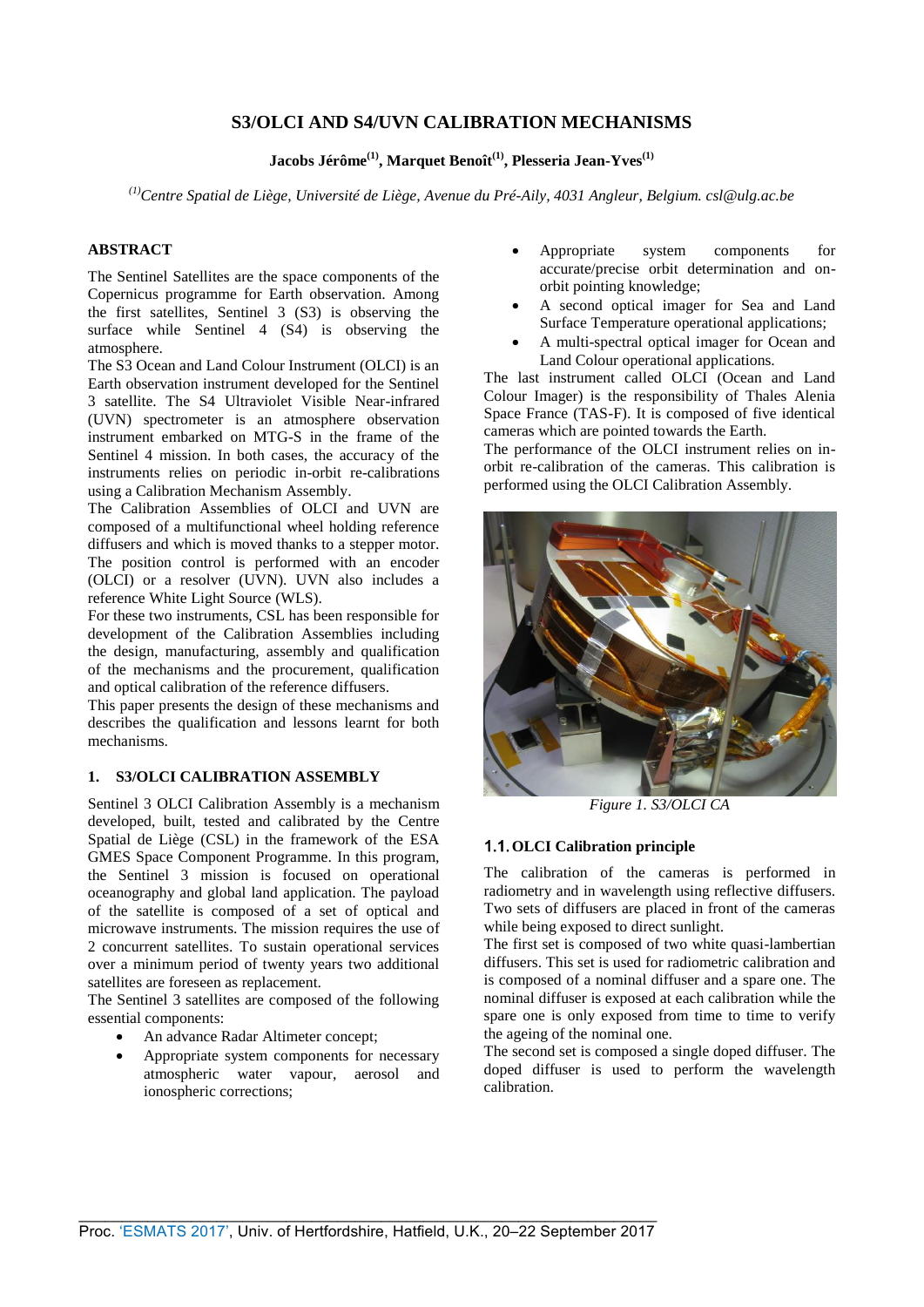#### 1.2.**Mechanism design drivers and functionalities**

The Calibration Assembly mechanism is located directly in the aperture of the cameras and, in addition to its calibration functions, it is also used as Earth aperture field stop and shutter. It is therefore definitively considered as a single point of failure as a failure could result in a loss of the mechanism functionalities or even the loss of the complete mission. A particular emphasis is then given to the mechanism reliability and robustness.

The diffusers positioning is another design driver of the mechanism as the in-orbit calibrations rely on the accurate transfer of the on-ground characterisation of the diffusers to the in-orbit measurements.

The mechanism is also designed to efficiently control the straylight as any unwanted light could corrupt the calibration measurements.

Lastly, the calibration hardware must be kept free of any contaminant, especially molecular as even invisible onground contamination could significantly impact the characteristics of the diffusers while in orbit. As a calibration reference, the stability of the diffuser optical performance along the mission is indeed an important requirement.

The mechanism has five positions which are:

- Earth observation which is the main observation mode;
- Shutter which blocks all aperture and allows protecting the instrument during launch as well as performing a dark calibration during operations;
- Diffuser 1 position that places the white reference in reflection between the sunlight and the cameras for in-orbit radiometric calibration;
- Diffuser 2 position which is a redundant diffuser to the first one;
- Wavelength diffuser which allows performing a wavelength calibration by placing a doped diffuser in reflection between the sunlight and the cameras.

#### 1.3.**Calibration Assembly design**

The main component of the Calibration Assembly is a multi-functional wheel on which five symmetrical positions are defined as shown in Fig. [2.](#page-1-0)



*Figure 2. OLCI CA Multi-functional wheel*

<span id="page-1-0"></span>On each of these positions is mounted either a diffuser (white or doped), a shutter or an earth aperture stop. All the positions are spaced by 72°

This multi-functional wheel is attached to the Base Plate by the Driving Assembly.

The Base Plate is the main interface with the spacecraft. This part is tilted with respect to the light beam to illuminate the diffuser with the right angle.

The Driving Assembly, shown in Fig. [3,](#page-1-1) is the sub-part with all the motion functionalities and is composed of:

- Preloaded double precision Bearings with oil lubrication (Fomblin Z25);
- A stepper Motor;
- An absolute Encoder;
- All necessary interfaces and housing.



*Figure 3. OLCI CA Driving Assembly*

<span id="page-1-1"></span>The Driving Assembly is designed to reduce contamination coming from the Motor and the Encoder, as well as from bearing oil evaporation, by venting towards the outside environment and not towards the optical cavities.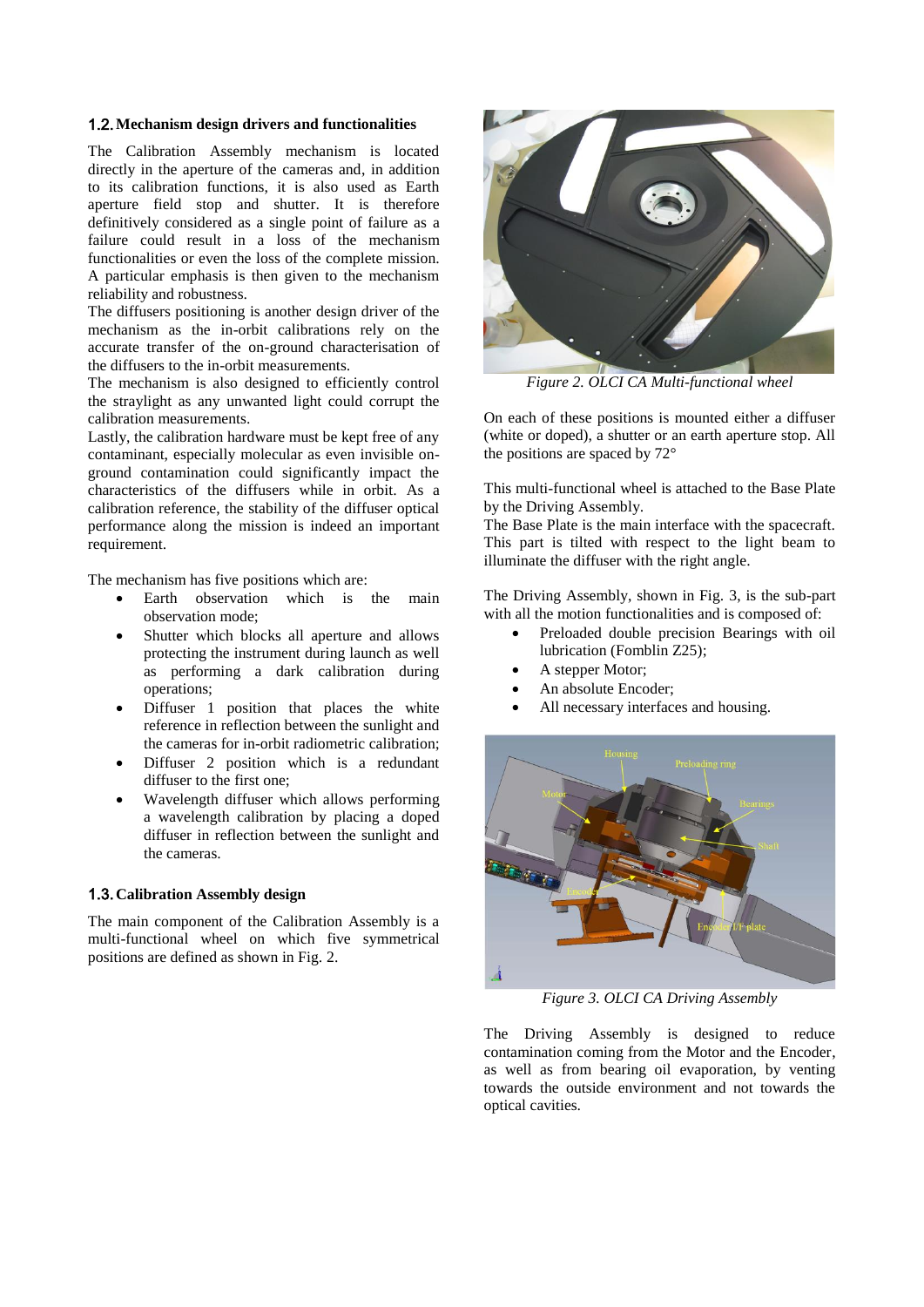To withstand the vibrations during launch the mechanism is relying on the holding torque of the stepper motor. This is performed by maintaining the mechanism powered-on during the launch.

## 1.4.**Test campaign**

The Calibration Assembly was successfully subjected to a full test campaign. The test campaign is composed of:

- Performance test. This test checks that the instrument can operate within the specified performances and tolerances. It consists in moving to each position and measuring the actual position reached. This test is performed at CSL using the dedicated EGSE.
- Vibration tests. The vibration tests are composed of resonance search between 5 and 2000Hz, sine vibrations up to 100Hz and random vibration from 20 to 2000Hz. These tests are performed at CSL using the in-house shaker facility.
- Shock test. The qualification model was subjected to a shock test up to 1000g.
- Bake-out. Multiple bake-out are performed during the AIV to assure no contaminant is introduce at any time.
- Thermal vacuum test. The mechanism is subjected to a thermal cycling to verify that the assembly can withstand the full operational and non-operational temperature range.
- EMC test. The assembly withstood a full EMC campaign including susceptibility and emissivity.
- Lifetime test. During the thermal cycling, a lifetime test is performed to assess the performance during the full life of the mechanism under the operational conditions.

After sensitive tests such as vibration and thermal vacuum, a performance test is performed to verify the integrity of the mechanism.

### 1.5.**Calibration campaign**

One of the main parts of the AIV of the Calibration Assembly is the characterisation of the diffusers.

As the diffusers are used as optical reference for the inorbit re-calibrations of the instrument they go through a lengthy calibration process composed of BRDF (Bidirectional Reflectance Distribution Function) measurements and Hemi-reflectance measurements.

In the frame of OLCI CA project, CSL developed a BRDF bench that is capable of measuring the diffusers while being mounted onto the multi-functional wheel. This approach allows suppressing mounting repeatability issues by making the measurement only when the diffusers are in their final configuration.

The facility is capable of measuring relative BRDF as well as absolute BRDF and polarisation sensitivity.

For Hemi-reflectance measurements, CSL is equipped with spectrometers that were also used for measuring hemi-reflectance variations with respect to temperature.

### 1.6.**Mechanism performance**

The mechanism performance is the following:

- Diffuser positioning repeatability  $\leq 5$ '
- Encoder power < 0.6W
- $\bullet$  Motor power < 6.7W
- Motor torque > 0.4Nm
- Rotation speed : 7.5°/s

## 1.7.**Project status**

Currently two S3/OLCI Calibration Assembly flight models (FMA and FMB) were built, assembled and qualified. The FMA was launched part of Sentinel 3A in 2016 while the FMB is planned to launch in 2017.

Two additional models (FMC and FMD) are under fabrication at CSL.

## 1.8.**Lessons learnt**

The development of the BRDF measurement facility was the most complex element of the activity performed for OLCI CA. Some optical parameters expected to be known very accurately revealed to be quite difficult to measure. It includes the attenuation filters transmission and the observation solid angle. These parameters finally required specific measurement procedure and correlation with calibrated references.

The design of the mechanism was re-using the design of the MERIS calibration mechanism developed by CSEM. It appeared that the improved mechanical analysis methods lead to larger than anticipated levels on the sub-systems. This required deeper analyses and understanding of the mechanical behaviour of these subsystems.

The design was also based on a single duplex bearing holding the multifunctional wheel. This duplex bearing acted as a pivot point in the behaviour of the wheel. This led to large amplitudes of displacement at the edge of the multifunctional wheel, interfering with the cover. This had to be corrected during the QM campaign.

## 1.9.**Acknowledgment**

This activity has been performed in the frame of a contract between CSL and TAS-F for the design and development of the OLCI Calibration Assembly. CSL wants also to thank CSEM for their support in the design of the OLCI mechanism.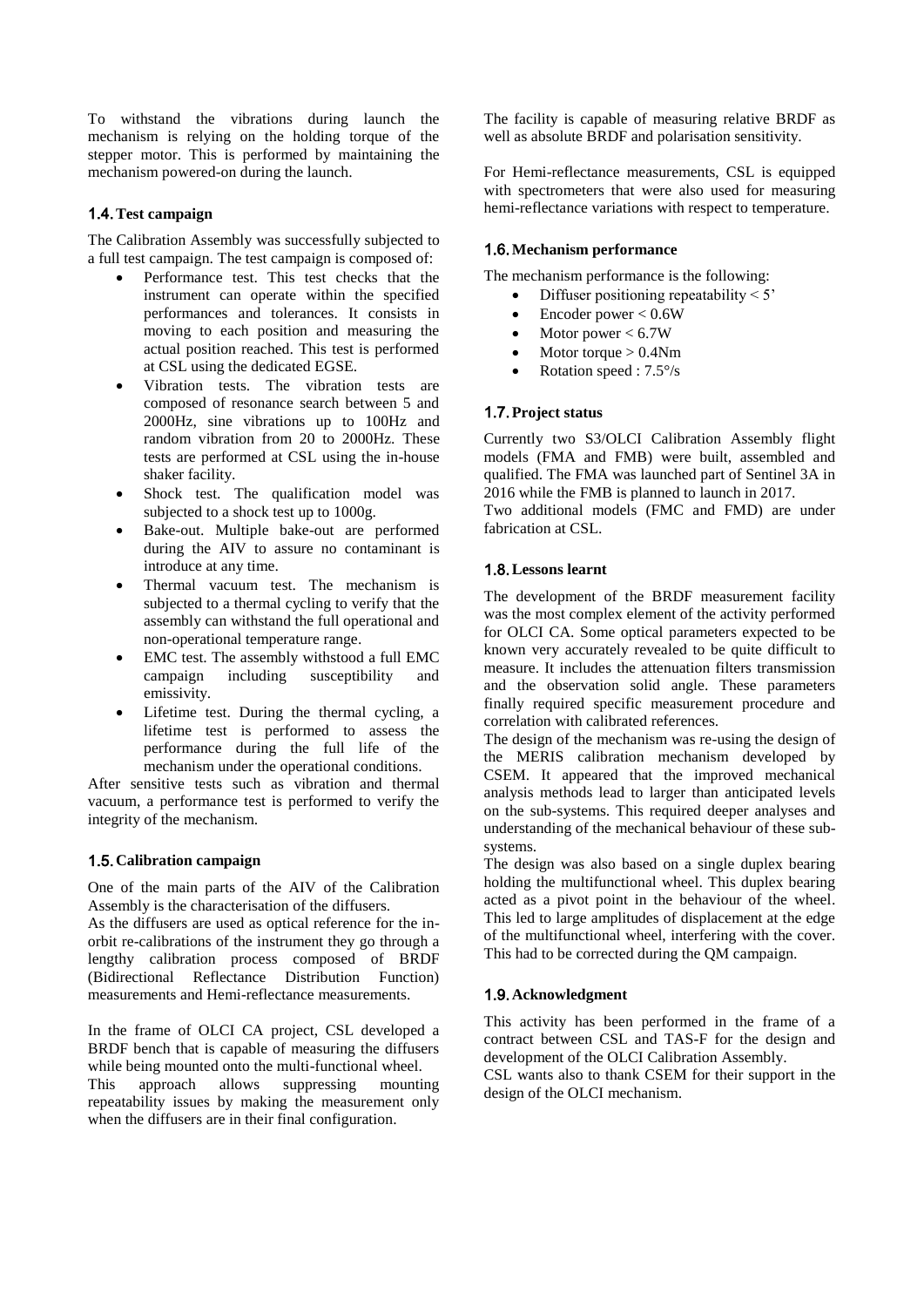#### **2. S4/UVN CALIBRATION ASSEMBLY**

The Sentinel 4 mission covers the needs for continuous monitoring of Earth atmospheric composition and air pollution using a high resolution Ultraviolet/Visible/Near-Infrared (UVN) sounder instrument to be deployed on two geostationary MTG-S satellites.

The radiometric accuracy of the UVN instrument relies on periodic in-orbit re-calibrations using the UVN Calibration Assembly (UVN CAA).



*Figure 4. S4/UVN CAA*

### 2.1.**Calibration principle**

The calibration of the camera is performed in two ways using the Calibration Assembly.

The first measurement is performed by placing a diffuser between the detector and the Sun. The camera is then calibrated using the Sun irradiance. To this purpose, two diffusers are placed on the multifunctional wheel in order to have one nominal and one redundant diffuser.

The second measurement is performed by switching on the White Light Source (WLS) which generates a collimated beam using a parabolic mirror, an integrating sphere and a slit. The parabolic mirror is mounted on the multifunctional wheel.

### 2.2.**Mechanism design drivers and functionalities**

The UVN Calibration Assembly has been designed under multiple constrains.

One of the main constrain is the allocated mass.

The second important constrain is the limitation of exported torques and micro-vibrations. The challenge is to determine the micro-vibration behaviour during the design phase before the availability of any microvibration measurement.

The next design driver is the lifetime of the different models. A long duration on-ground storage was defined and should be taken into account when defining e.g. the lubrication for bearings.

Given the optical configuration, the diffusers are now used in transmission (while OLCI CA used reflective diffusers). The use of QVD (a stack of ground glass plates) in transmission is also challenging in terms of BTDF and spectral features performance as well as for the mechanical mounting on the wheel.

For the UVN instrument, the Calibration Assembly is a single point of failure. Therefore a particular attention is given to reliability and robustness.

Another point is the straylight inside the diffuser cavity as any unwanted light could corrupt the in-orbit calibrations.

As for any optical hardware, all surfaces shall be kept free of contaminants, especially molecular.

The mechanism has three positions which are:

- Nominal Sun calibration which is the position where the nominal diffuser is placed between the Sun and the instrument aperture to perform an in-orbit calibration;
- Reference Sun calibration which is the position where the redundant diffuser is exposed instead of the nominal one;
- WLS mirror which is the position when the aperture is closed and a mirror is placed to see the WLS from the instrument.

### 2.3.**Calibration Assembly design**

The main component of the UVN Calibration Assembly is the multi-functional wheel on which three positions are defined as shown in Fig. [5.](#page-4-0)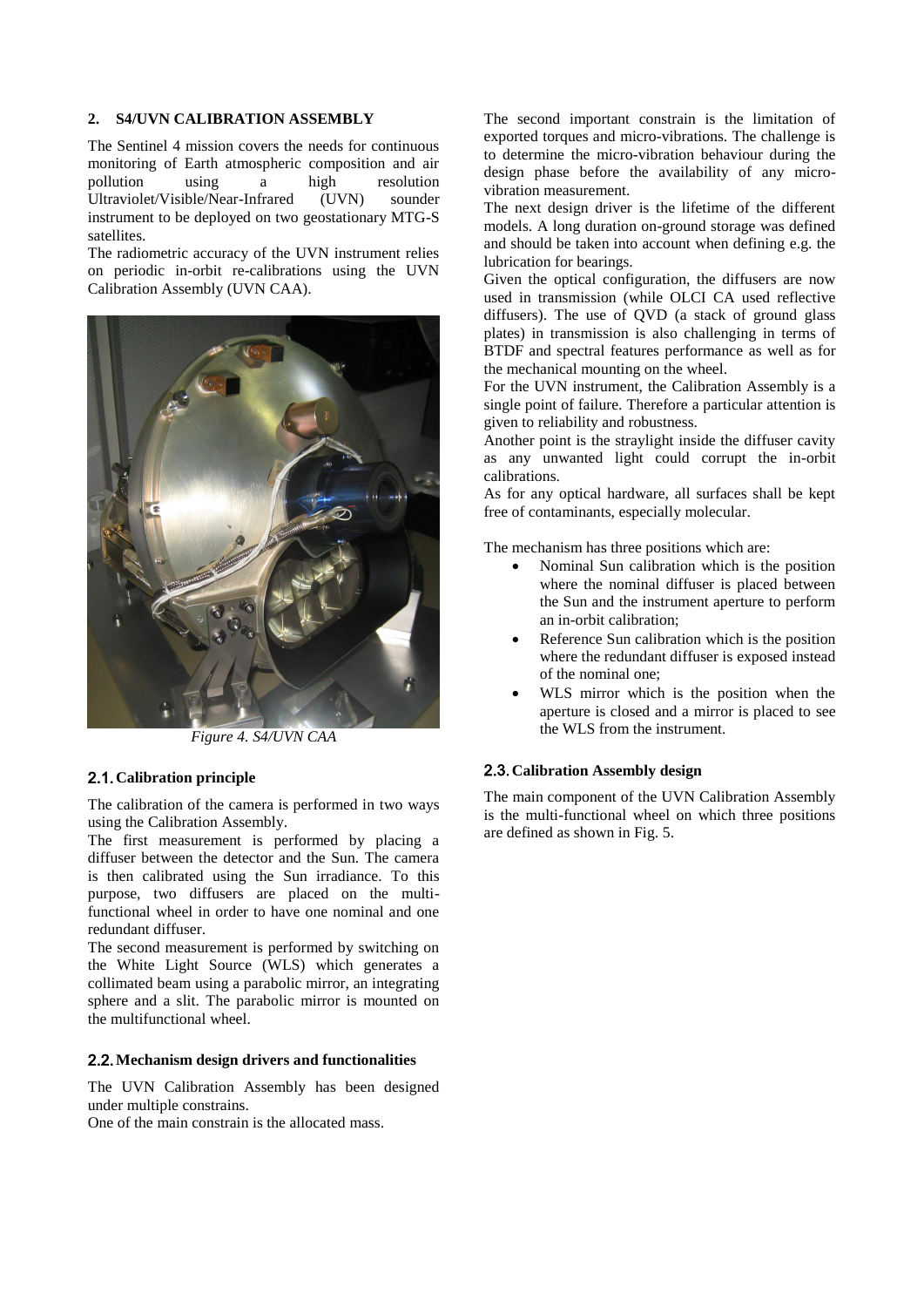

*Figure 5. UVN CAA Multi-functional wheel*

<span id="page-4-0"></span>On this wheel are mounted two identical diffusers and a parabolic mirror.

The multi-functional wheel is mounted onto the Main Structure by its Driving Assembly.

The Main Structure is represented in Fig. [6](#page-4-1) while the Driving Assembly is shown in Fig. [7.](#page-4-2)



*Figure 6. UVN CAA Main Structure*

<span id="page-4-1"></span>The Driving Assembly is composed of:

- A stepper Motor;
- A Resolver;
- Precision Bearings: one double Bearings in O configuration and one single Bearings with oil lubrication (Fomblin Z25);
- All necessary interfaces and housing.



*Figure 7. UVN CAA Driving Assembly*

<span id="page-4-2"></span>To withstand the vibrations during the launch a locking mechanism is incorporated in the design to prevent the wheel from turning. The Launch-Lock is a resettable SMA (Shape Memory Alloy) pin-puller as represented in Fig. [8.](#page-4-3)



*Figure 8. UVN CAA Launch-Lock*

#### <span id="page-4-3"></span>2.4.**Micro-vibrations modelling and characterisation**

MTG-S being an Earth observation satellite with accurate pointing requirements, the exported torques and micro-vibrations that are generated by sub-systems can degrade the performance of the MTG instruments. Therefore, the micro-vibrations emitted by the Calibration Assembly during the motion of the mechanism shall be reduced to the minimum achievable.

In this goal, the micro-vibrations and exported torques of the Calibration Assembly were estimated using a model and then characterised using a micro-vibrations table.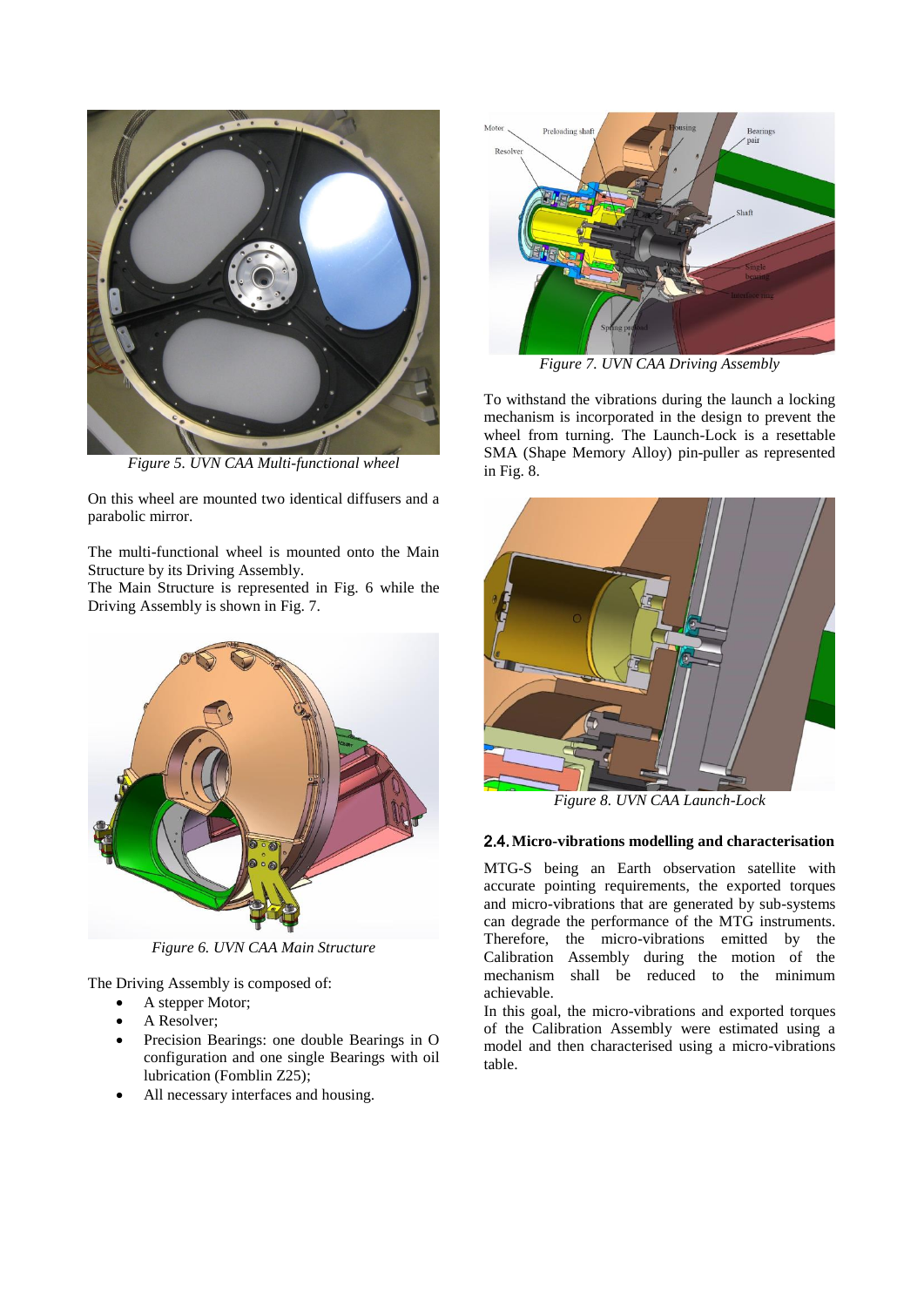#### **2.4.1. Micro-vibrations modelling**

To evaluate the micro-vibration levels in the moving mechanism a Simulink model has been created in which were incorporated the elements that generate the vibrations as well as the main components that influence the transmission of vibrations in the mechanism.

The elements that generate the micro-vibrations are:

- The stepper motor
- The bearing
- The friction

The main elements that influence the transmission of the vibrations are

- The stepper motor controller
- The transfer function from the motor to the spacecraft interface;
- The lever effect from the spacecraft interface to the spacecraft CoG.



*Figure 9. Micro-vibrations Simulink model*

The stepper motor controller is a Simulink block that takes in input the motion that the motor should follow as well as the micro-stepping parameters and transforms it into the sine wave that will be the current input of the stepper motor.

The stepper motor is another Simulink block that takes in input the current of the two phases and that generates the output torque of the motor. The modelling also takes into account the detent torque of the stepper motor.

The next block of the simulation is the output shaft. This block simulates the behaviour of the driving shaft by modelling the resistive torque on the shaft. That includes the friction in the bearing and the rotation inertia of the multi-functional wheel. This block can also take into account some cyclic resistive torque generated by un-perfect balls or track.

The last block is the exportation of the results in the Matlab workspace.

The results of the Simulink computation are composed of the torques and forces generated by the assembly at the motor location.

After the simulation, a Matlab script is run in the workspace to take into account for the mechanical transfer function from the motor interface to the Calibration Assembly interface.

The input transfer function were previously recovered from the FEM analysis

Once the temporal results are obtained in Matlab, a frequency analysis is carried out to identify the exported torques and micro-vibrations in different frequency bands.

The final result of the analysis is a temporal response of the injected micro-vibrations at the spacecraft CoG.

#### **2.4.2. Micro-vibrations optimisation**

Using the produced model, an optimisation analysis was carried out to reduce the micro-vibrations exported to the spacecraft.

The driving of the stepper motor can be tuned by multiple parameters. The main parameters are the maximum current injected in the motor and the motion profile.

These parameters have been analysed to reduce the micro-vibrations to the minimum achievable.

The first optimisation performed was determining the impact of the input current as well as the sensitivity to the detent torque of the stepper motor. It was found that the micro-vibrations created by the stepper motor were primarily affected by the ratio between the holding torque (proportional to input current) and the detent torque. The higher the ratio, the lower the microvibrations level.

The second analysis performed was determining the impact of the driving profile on the generated microvibrations. Multiple profiles were tested including a constant velocity profile, a constant acceleration profile and a jerk profile.

It was found that the best profile to reduce the microvibrations is a jerk profile that tends to a constant velocity profile. Tuning the acceleration part of the jerk profile allowed reducing the micro-vibrations during the transient part of the curve.

#### **2.4.3. Micro-vibrations characterisation**

Once the sensitivity analysis and optimisation performed on the Simulink model, it was required to compare the results with physical measurements.

Therefore a test campaign has been performed using the in-house micro-vibrations measurement facility available at CSL. The test facility is a Kistler table on which the full mechanism is mounted as shown in Fig. [10.](#page-6-0)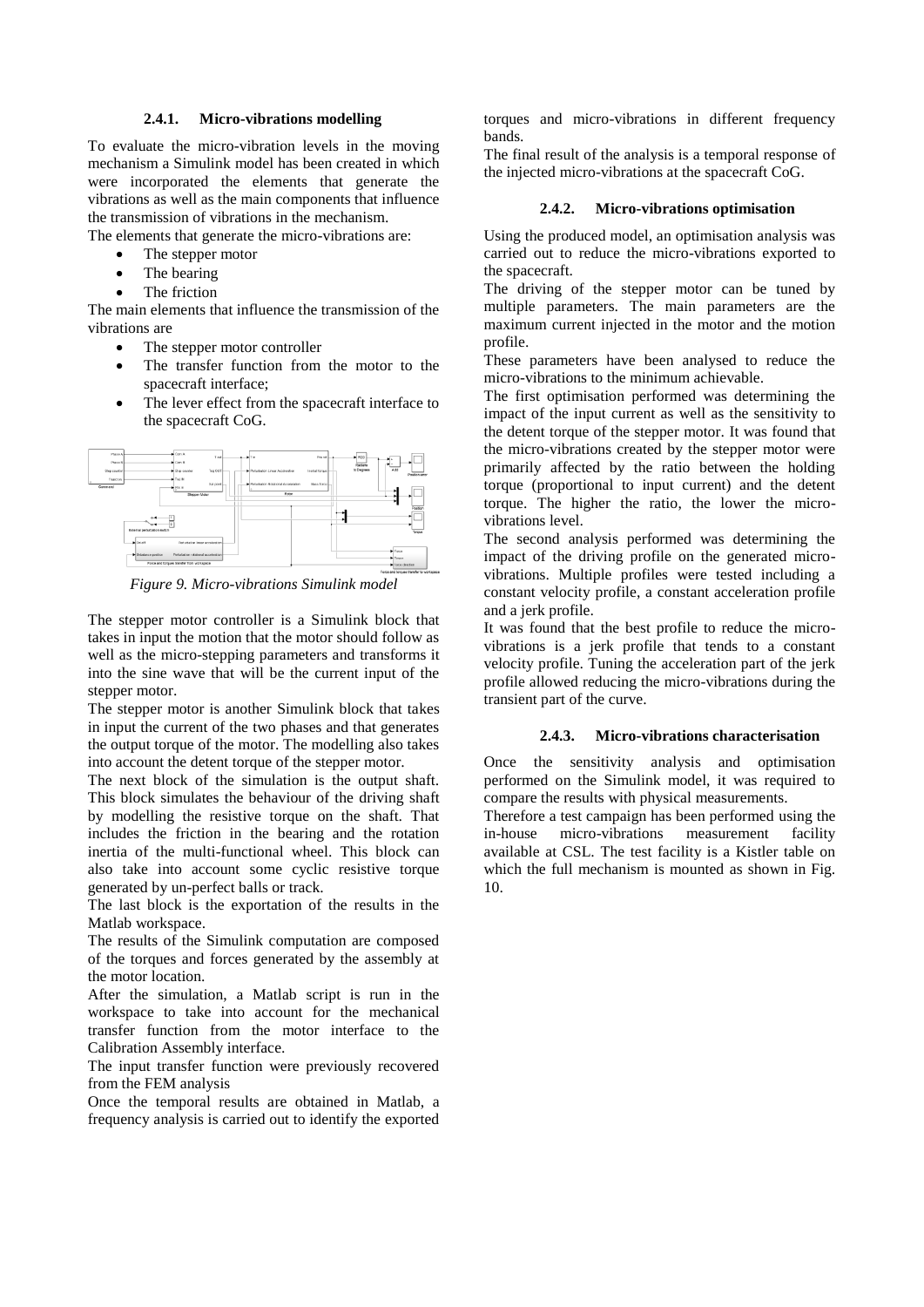

*Figure 10. UVN CAA mounted on µVib table*

<span id="page-6-0"></span>The table is capable of recording the forces in three axes as well as the torques around the three axes with a high sensitivity.



<span id="page-6-1"></span>*Figure 11. Simulated (blue) vs measured (green) µVib*

The measurements appeared to be pretty well correlated with the simulation results. One example is given in Fig. [11.](#page-6-1) The simulation allows getting more accurate data at frequencies that cannot be measured, e.g. very low frequency range.

### 2.5.**Test campaign**

The UVN Calibration Assembly successfully withstood a full qualification campaign. The campaign consisted in:

- Mechanical performance tests. This test verifies that the performance of the mechanism is nominal. It compares the commanded motion to the read value from the resolver. The positioning accuracy and repeatability, the position stability are also measured. Another control performed is the motor power consumption and the torque margins of the mechanism.
- Vibration tests. As usual, the vibration tests are composed of reference low level sine sweep (resonance search) up to 2000Hz; sine vibrations up to 100Hz; random vibration from 20 to 2000Hz. These tests were performed using the shaker facility at CSL.
- Shock test. This test was performed with SRS up to 600g.
- Bake-out. For contamination purpose, the assembly is baked multiple times during the integration and after.
- Thermal vacuum test. The assembly was cycled through extreme operational and nonoperational temperature.
- Lifetime test. During the thermal vacuum test, the life test of the mechanism was also performed.
- ESD susceptibility test.

## 2.6.**Calibration campaign**

The calibration campaign of the mechanism focuses on the characterisation of the diffusers.

The main characterisation is a BTDF measurement performed with the BRDF bench developed initially for S3/OLCI. The bench was adjusted to allow measurement in transmission instead of only reflection. Again, full advantage was taken of the facility by placing the whole mechanism inside the BTDF bench. The measurements acquired are taking into account not only the diffusers but also the surrounding environment of the mechanism. This methodology allows reducing to the minimum the mounting error of the diffusers because they are measured installed in the mechanism.

Compared to the OLCI reflective diffusers, the QVD diffusers used for UVN are more susceptible to generate spectral features, which can degrade the instrument measurement accuracy. The characterisation of the spectral features performance and the optimisation of the QVD characteristics (roughness, number of plates, coating) is therefore important. In the frame of the project, a dedicated spectral features measurement bench has been thus developed and used with success.

## 2.7.**Mechanism performance**

The mechanism performances are:

Diffuser positioning repeatability < 1'